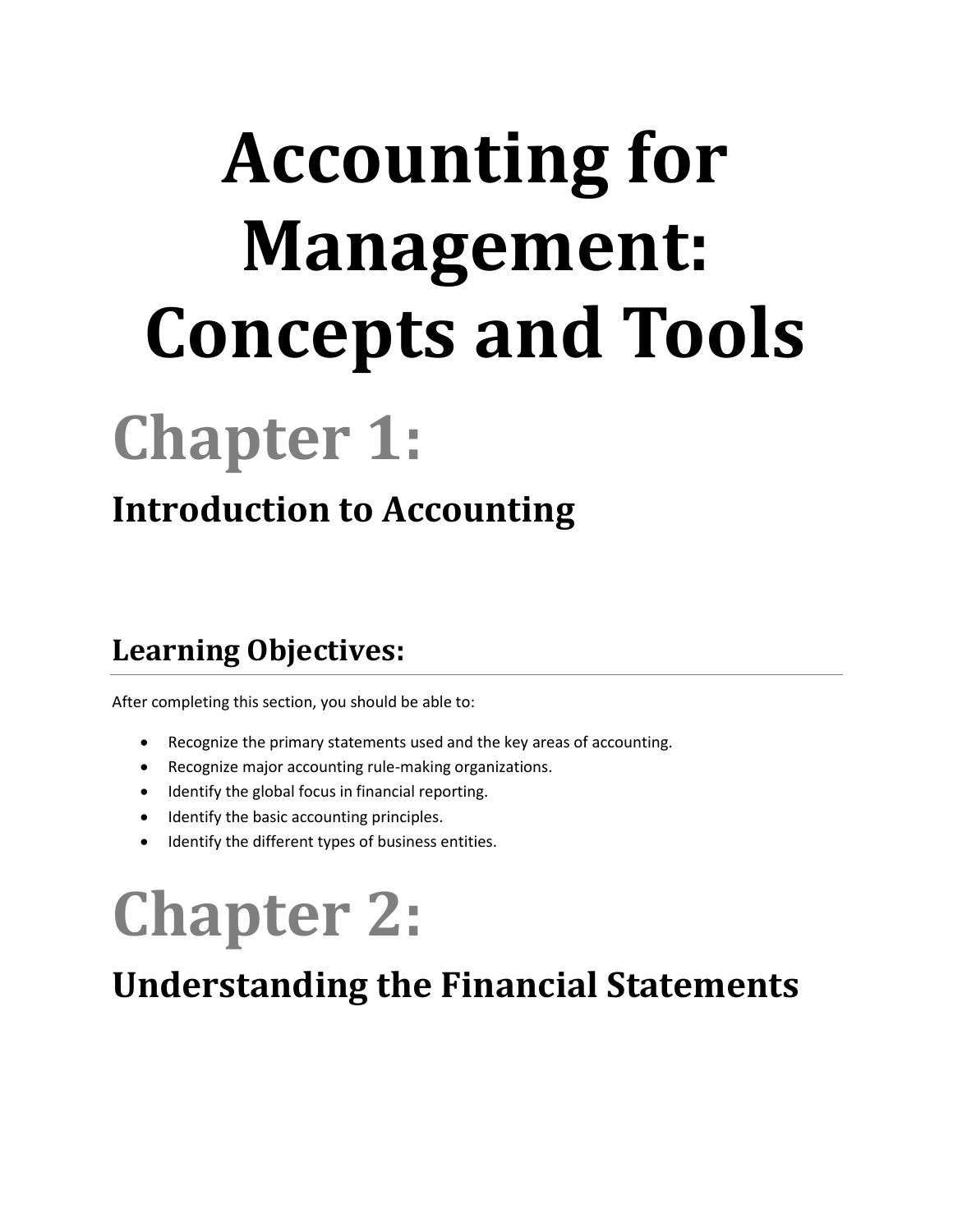### **Learning Objectives:**

After completing this section, you should be able to:

- Recognize the primary purpose and use of different accounting financial statements.
- Identify the format of the income statement.

## **Chapter 3:**

## **Recording Financial Information and Accounting Conventions**

### **Learning Objectives:**

After completing this section, you should be able to:

- Recognize the double entry system and the accounting equation.
- Recognize the system of debits and credits.
- Identify different depreciation methods and calculate depreciation rates.

## **Chapter 4:**

### **Analysis of the Financial Statements**

#### **Learning Objectives:**

After completing this section, you should be able to:

Recognize the benefits of financial statement analysis, and how key ratios are applied.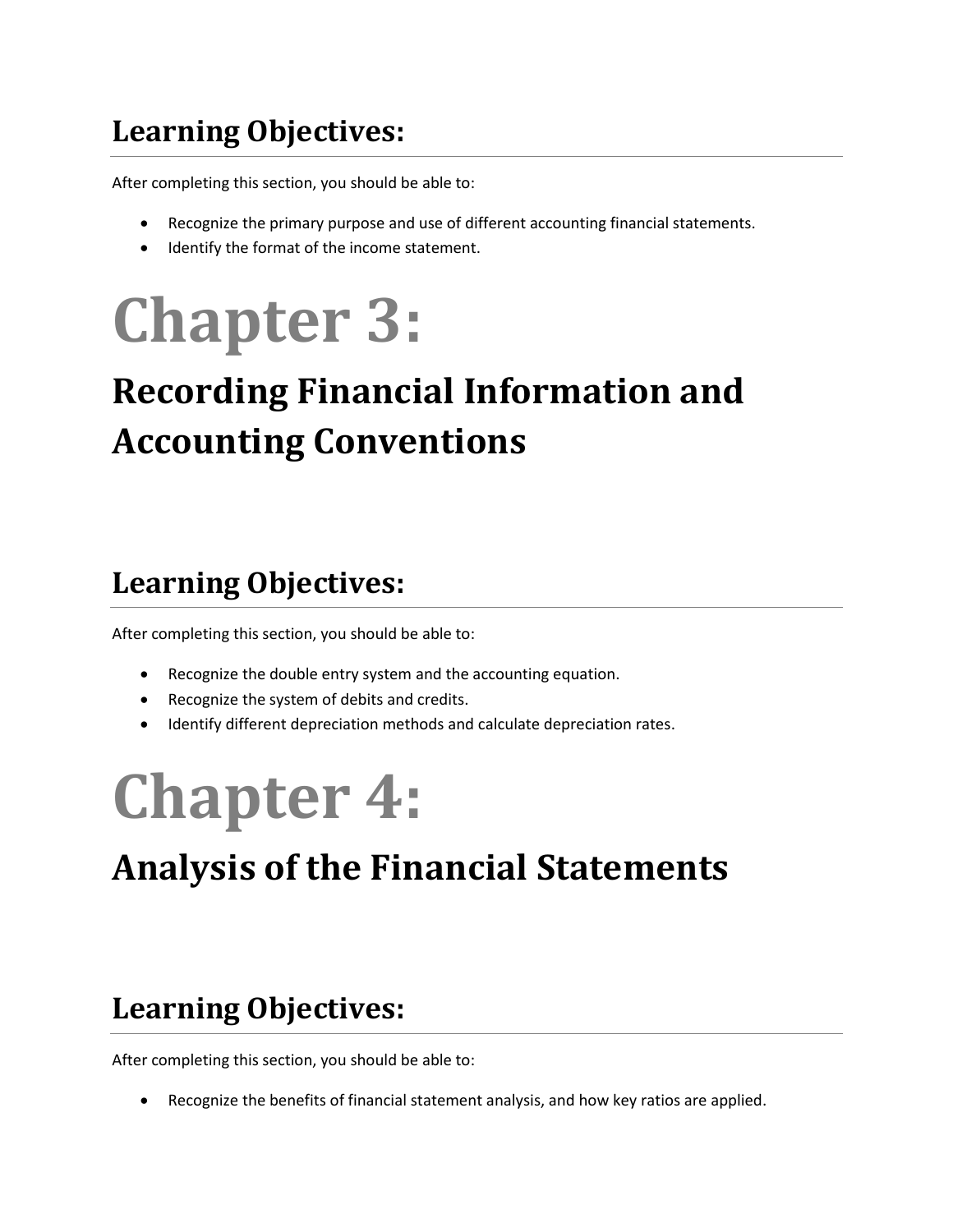- Distinguish among trend analysis, vertical analysis, and horizontal analysis.
- Recognize various ratios used in financial analysis.

## **Chapter 5:**

### **What Is Management Accounting?**

#### **Learning Objectives:**

After completing this section, you should be able to:

- Recognize the benefits of and applications of management accounting and different management systems.
- Identify how to classify different costs in management accounting.

## **Chapter 6:**

## **Product Costing Methods: Job Order Costing, Process Costing, And Activity-Based Costing**

#### **Learning Objectives:**

After completing this section, you should be able to:

Recognize basic assumptions and uses of different cost systems.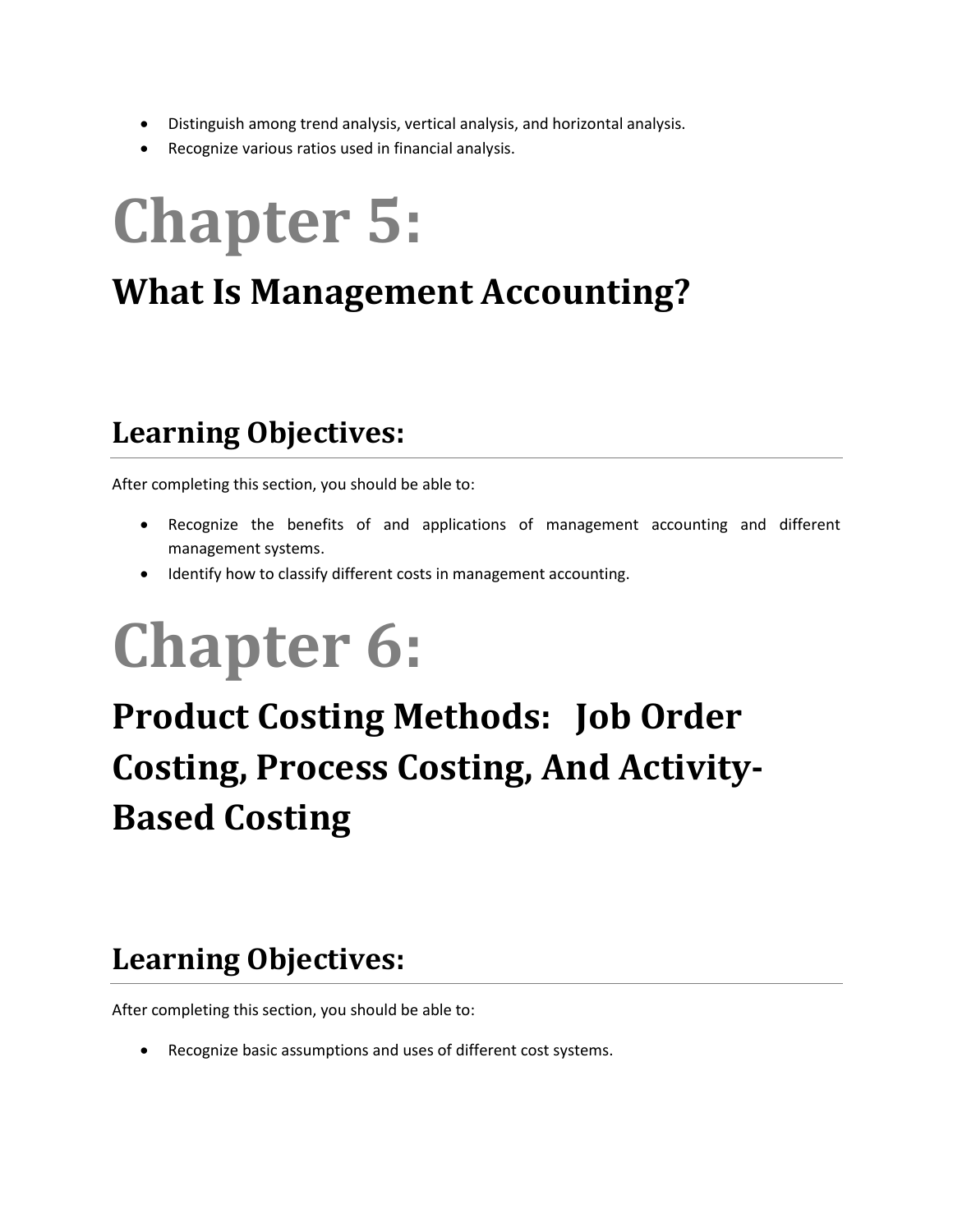## **Chapter 7:**

### **Cost Behavior and Cost-Volume-Profit Analysis**

### **Learning Objectives:**

After completing this section, you should be able to:

- Identify the benefits of developing a cost-volume profit analysis.
- Compute the sales necessary to break even or to achieve a target income.
- Perform a variety of "what-if" analyses using the contribution approach.

## **Chapter 8:**

### **Budgeting and Standard Cost Systems**

#### **Learning Objectives:**

After completing this section, you should be able to:

- Identify the different budgets used in an organization and their purpose.
- Recognize characteristics of a standard costing system and different cost variances.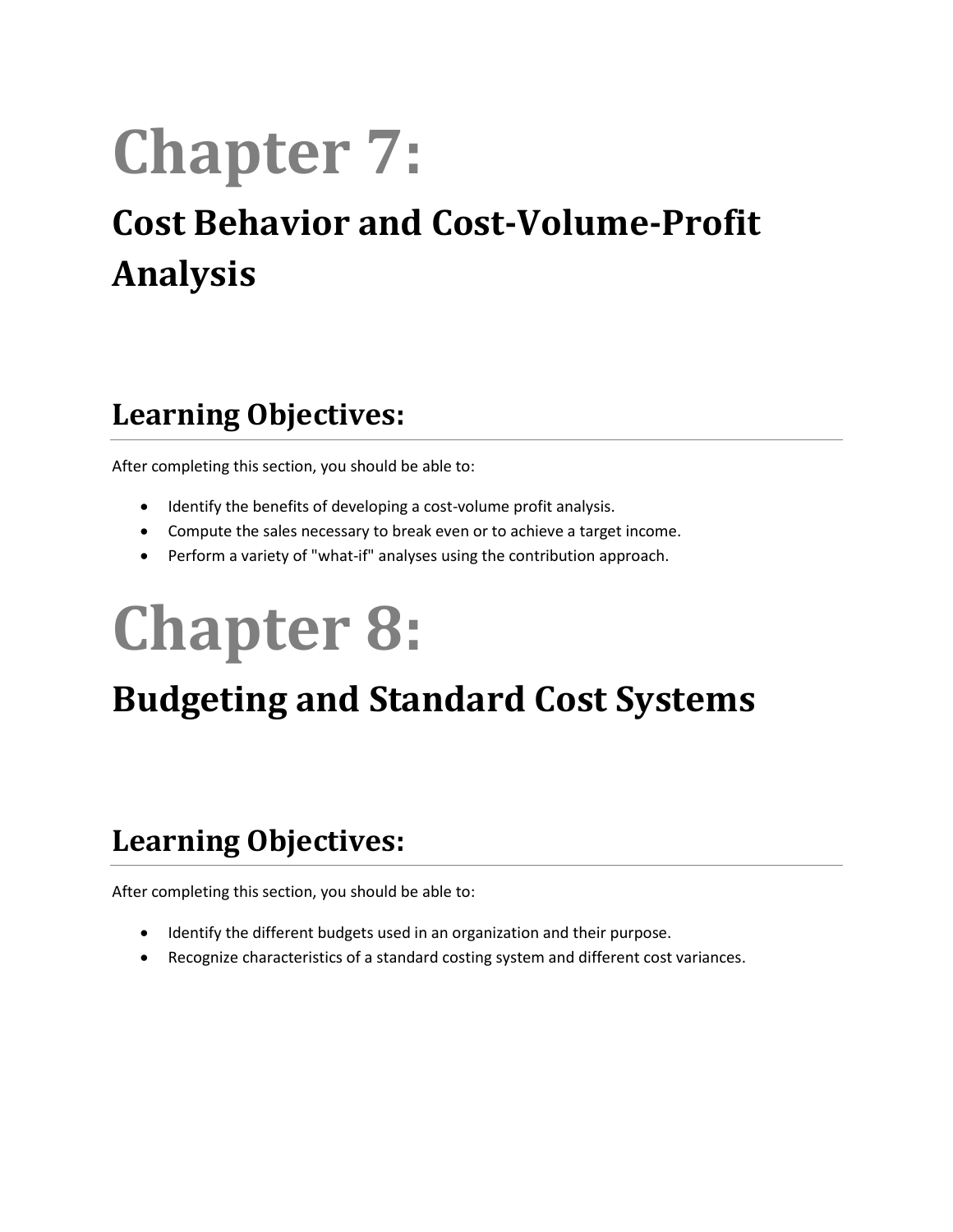## **Chapter 9: Responsibility Accounting**

### **Learning Objectives:**

After completing this section, you should be able to:

- Identify uses and attributes of a contribution margin approach.
- Recognize and compute return on investment (ROI) by means of the Du Pont formula**Error! Bookmark not defined.**.
- Identify how ROI and Residual Income (RI) measures affect the division's investment decision.

## **Chapter 10:**

### **Relevant Costs and Short-Term Decisions**

#### **Learning Objectives:**

After completing this section, you should be able to:

- Identify the costs that are relevant for different financial decisions.
- Recognize factors used in making a short-term profit maximization decision.